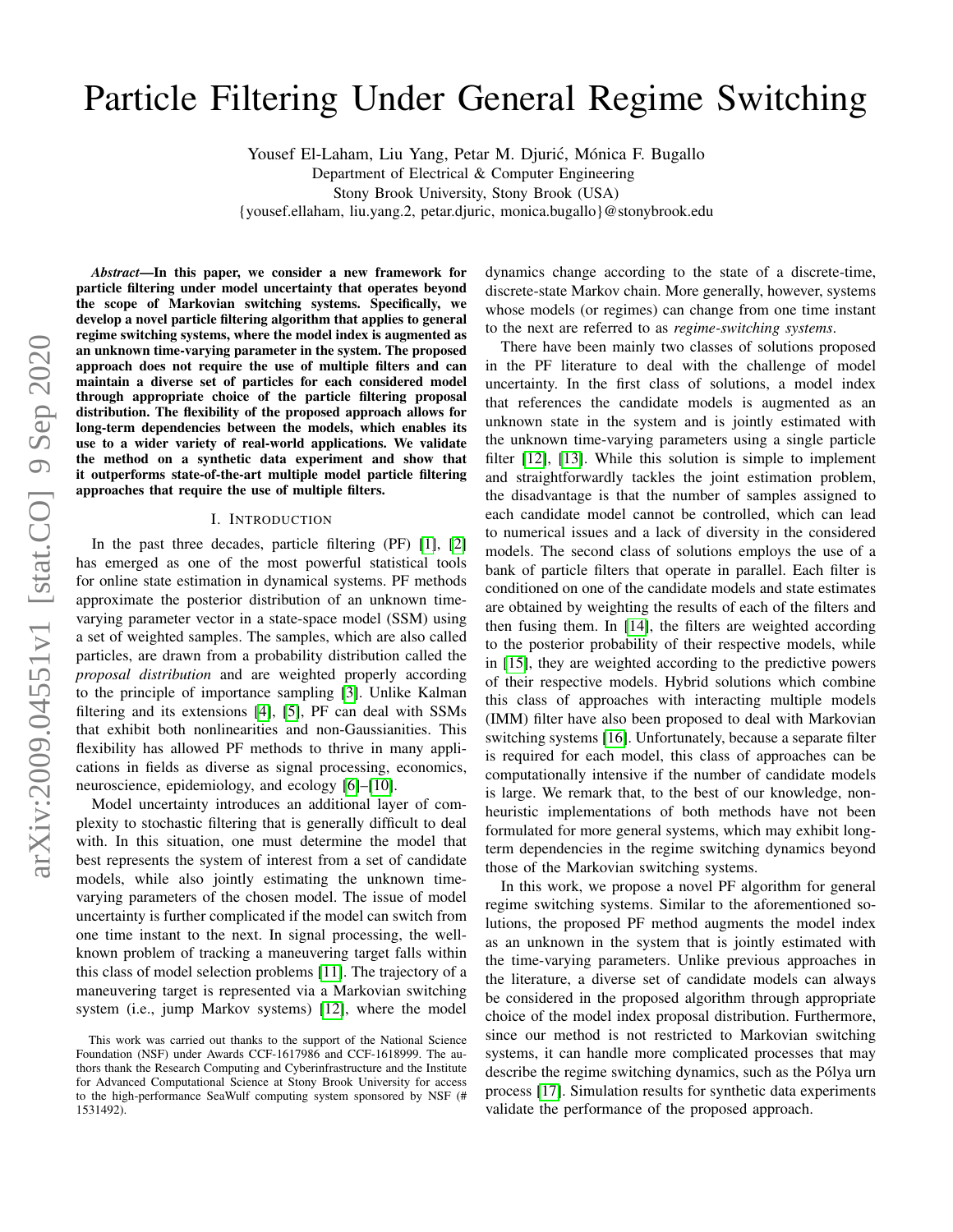<span id="page-1-0"></span>

Fig. 1: The considered regime switching SSM formulation for a time horizon  $T = 3$ . The probability of a model depends on the complete history of models at previous time instants.

### II. PROBLEM FORMULATION

Let  $\mathbf{x}_t \in \mathbb{R}^{d_x}$  denote a latent state vector,  $\mathbf{y}_t \in \mathbb{R}^{d_y}$  denote a measurement vector, and  $\mathcal{M}_t \in \{1, \ldots, K\}$  denote a model index from a set of  $K$  candidate models, where  $t$  denotes time index. We consider the generic stochastic filtering problem under model uncertainty over a fixed time horizon  $T$ . The generative process is assumed to have the following form:

$$
\mathcal{M}_t \sim p(\mathcal{M}_t | \mathcal{M}_{0:t-1}), \tag{1}
$$

$$
\mathbf{x}_t \sim p(\mathbf{x}_t | \mathbf{x}_{t-1}, \mathcal{M}_t), \tag{2}
$$

$$
\mathbf{y}_t \sim p(\mathbf{y}_t | \mathbf{x}_t, \mathcal{M}_t), \tag{3}
$$

for  $t = 1, \ldots, T$ , where the initial model  $\mathcal{M}_0$  is distributed according to  $\mathcal{M}_0 \sim p(\mathcal{M}_0)$  and the initial latent state  $\mathbf{x}_0$ is distributed according to  $\mathbf{x}_0 \sim p(\mathbf{x}_0|\mathcal{M}_0)$ . A graphical representation of the system is shown in Fig. [1](#page-1-0) for  $T = 3$ .

Our goal is to jointly infer the unknown states  $\mathbf{x}_{0:T} \triangleq$  $[\mathbf{x}_0, \dots, \mathbf{x}_T] \in \mathbb{R}^{d_x \times (T+1)}$  and the sequence of unknown models  $\mathcal{M}_{0:T} \triangleq (\mathcal{M}_0, \ldots, \mathcal{M}_T)$  based on the given observations  $\mathbf{y}_{1:T} \triangleq [\mathbf{y}_1, \dots, \mathbf{y}_T] \in \mathbb{R}^{d_y \times T}$  under the Bayesian paradigm. In other words, we would like to approximate the joint posterior distribution  $p(\mathbf{x}_{0:T}, \mathcal{M}_{0:T} | \mathbf{y}_{1:T})$  in a recursive manner using a Bayesian filtering solution.

### III. REGIME SWITCHING PARTICLE FILTERING

In this section, we derive a generalized regime switching PF (RSPF) algorithm. We begin by first establishing the recursiveness of the joint distribution and then we derive the importance weights of the particles in the novel PF algorithm. We discuss different strategies for sampling models which allow for model diversity. Finally, we elaborate on how one can use the proposed algorithm to obtain the maximum *a posteriori* (MAP) estimate of the model at each time instant. We summarize the proposed approach in Algorithm [1.](#page-1-1)

### *A. Deriving the Joint Distribution*

At time t, the distribution of interest is  $p(\mathbf{x}_{0:t}, M_{0:t}|\mathbf{y}_{1:t})$ . This joint distribution can be decomposed as

$$
p(\mathbf{x}_{0:t}, \mathcal{M}_{0:t}|\mathbf{y}_{1:t}) = p(\mathbf{x}_{0:t}|\mathbf{y}_{1:t}, \mathcal{M}_{0:t})p(\mathcal{M}_{0:t}|\mathbf{y}_{1:t}), \quad (4)
$$

# <span id="page-1-1"></span>Algorithm 1 Regime Switching Particle Filtering (RSPF)

1: **Initialization:** Draw  $N$  samples from the prior of the initial model to determine the model indexes

$$
\mathcal{M}_0^{(n)} \sim p(\mathcal{M}_0), \quad n = 1, \dots, N,
$$

and draw N samples from the prior of the initial state conditioned on the sampled model indexes

$$
\mathbf{x}_0^{(n)} \sim p(\mathbf{x}_0|\mathcal{M}_0^{(n)}), \quad n = 1, \dots, N.
$$

Set the weights as  $\tilde{w}_0^{(n)} = \frac{1}{N}$  for  $n = 1, ..., N$ . 2: for  $t = 1, ..., T$  do

3: **Sampling models:** Draw  $N$  samples from the model index proposal distribution

$$
\mathcal{M}_t^{(n)} \sim q(\mathcal{M}_t | \mathcal{M}_{0:t-1}^{(n)}), \quad n = 1, \ldots, N.
$$

4: Sampling states: Draw N samples of the states conditioned on the drawn models

$$
\mathbf{x}_t^{(n)} \sim q(\mathbf{x}_t|\mathbf{x}_{t-1}^{(n)}, \mathcal{M}_t^{(n)}, \mathbf{y}_t), \quad n = 1, \dots, N.
$$

5: Weighting: Compute the weights  $\{\tilde{w}_t^{(n)}\}_{n=1}^N$  according to [\(15\)](#page-2-0) and normalize them as

$$
w_t^{(n)} = \frac{\tilde{w}_t^{(n)}}{\sum_{j=1}^N \tilde{w}_t^{(j)}}, \quad n = 1, \dots, N.
$$

6: Model selection: Determine the model index estimate  $\hat{\mathcal{M}}_t$  by solving the following maximization problem

$$
\hat{\mathcal{M}}_t = \underset{k \in \{1, \dots, K\}}{\arg \max} p(\mathcal{M}_t = k | \mathbf{y}_{1:t})
$$

where  $p(\mathcal{M}_t = k|\mathbf{y}_{1:t}) \approx \sum_{n=1}^{N} w_t^{(n)} \mathbb{I}(\mathcal{M}_t^{(n)} = k)$  for all k. 7: State estimation: Obtain the state estimate as

$$
\hat{\mathbf{x}}_t = \sum_{n=1}^N w_t^{(n)} \mathbf{x}_t^{(n)}.
$$

8: Resampling: If necessary, resample the model indexes and the states using multinomial resampling and set the weights as  $\tilde{w}_t^{(n)} = \frac{1}{N}$  for  $n = 1, ..., N$ . 9: end for

where  $p(\mathbf{x}_{0:t}|\mathbf{y}_{1:t},\mathcal{M}_{0:t})$  is the posterior of the state trajectory  $x_{0:t}$  conditioned on the model sequence  $\mathcal{M}_{0:t}$  and  $p(\mathcal{M}_{0:t}|\mathbf{y}_{1:t})$  is the marginal posterior distribution of the model sequence. Following previous analysis in the Bayesian filtering literature, we can readily deduce the conditional posterior of the state trajectory  $p(\mathbf{x}_{0:t}|\mathbf{y}_{1:t},\mathcal{M}_{0:t})$  as

$$
p(\mathbf{x}_{0:t}|\mathbf{y}_{1:t}, \mathcal{M}_{0:t}) =
$$
  
\n
$$
\frac{p(\mathbf{y}_t|\mathbf{x}_t, \mathcal{M}_t)p(\mathbf{x}_t|\mathbf{x}_{t-1}, \mathcal{M}_t)p(\mathbf{x}_{0:t-1}|\mathbf{y}_{1:t-1}, \mathcal{M}_{0:t-1})}{p(\mathbf{y}_t|\mathbf{y}_{1:t-1}, \mathcal{M}_{0:t})}.
$$
 (5)

Remark that we have made the appropriate assumption that  $p(\mathbf{x}_{0:t-1}|\mathbf{y}_{1:t-1},\mathcal{M}_{0:t}) = p(\mathbf{x}_{0:t-1}|\mathbf{y}_{1:t-1},\mathcal{M}_{0:t-1}),$  since the conditional posterior at time instant  $t - 1$  does not depend on the model at time  $t$ . Applying Bayes' theorem to the marginal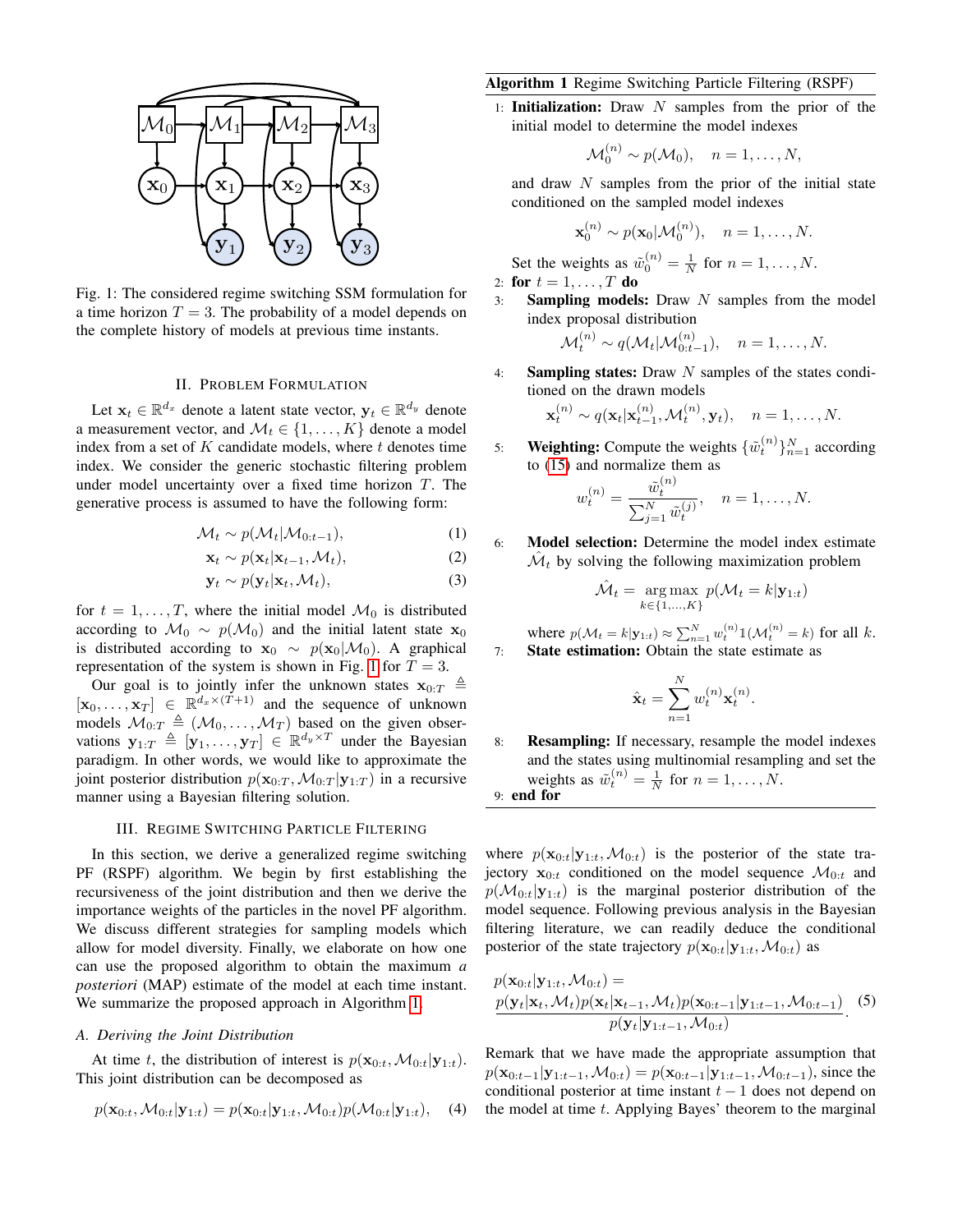posterior of the model sequence  $p(\mathcal{M}_{0:t}|\mathbf{y}_{1:t})$ , we also have

$$
p(\mathcal{M}_{0:t}|\mathbf{y}_{1:t}) = \frac{p(\mathbf{y}_t|\mathbf{y}_{1:t-1}, \mathcal{M}_{0:t})p(\mathcal{M}_{0:t}|\mathbf{y}_{1:t-1})}{p(\mathbf{y}_t|\mathbf{y}_{1:t-1})}.
$$
 (6)

We decompose  $p(\mathcal{M}_{0:t}|y_{1:t-1})$  as

$$
p(\mathcal{M}_{0:t}|\mathbf{y}_{1:t-1}) = p(\mathcal{M}_t|\mathcal{M}_{0:t-1}, \mathbf{y}_{1:t-1})p(\mathcal{M}_{0:t-1}|\mathbf{y}_{1:t-1}), (7)
$$

where one can show that

$$
p(\mathcal{M}_t | \mathcal{M}_{0:t-1}, \mathbf{y}_{1:t-1}) = \frac{p(\mathbf{y}_{1:t-1} | \mathcal{M}_{0:t}) p(\mathcal{M}_t | \mathcal{M}_{0:t-1})}{p(\mathbf{y}_{1:t-1} | \mathcal{M}_{0:t-1})}
$$
(8)

$$
= \frac{p(\mathcal{M}_t | \mathcal{M}_{0:t-1})}{p(\mathbf{y}_{1:t-1} | \mathcal{M}_{0:t-1})} \int p(\mathbf{x}_{0:t-1}, \mathbf{y}_{1:t-1} | \mathcal{M}_{0:t}) d\mathbf{x}_{0:t-1} \tag{9}
$$

$$
= \frac{p(\mathcal{M}_t | \mathcal{M}_{0:t-1})}{p(\mathbf{y}_{1:t-1} | \mathcal{M}_{0:t-1})} p(\mathbf{y}_{1:t-1} | \mathcal{M}_{0:t-1})
$$
(10)

$$
=p(\mathcal{M}_t|\mathcal{M}_{0:t-1}),\tag{11}
$$

since the joint distribution of  $\mathbf{x}_{0:t-1}$  and  $\mathbf{y}_{1:t-1}$  is conditionally independent from model  $\mathcal{M}_t$  given the sequence of models up to time instant  $t - 1$ . We can now establish the recursive solution to the joint posterior  $p(\mathbf{x}_{0:t}, M_{0:t}|\mathbf{y}_{1:t})$  as

$$
p(\mathbf{x}_{0:t}, \mathcal{M}_{0:t}|\mathbf{y}_{1:t}) \propto p(\mathbf{y}_t|\mathbf{x}_t, \mathcal{M}_t) p(\mathbf{x}_t|\mathbf{x}_{t-1}, \mathcal{M}_t) \times p(\mathcal{M}_t|\mathcal{M}_{0:t-1}) p(\mathbf{x}_{0:t-1}, \mathcal{M}_{0:t-1}|\mathbf{y}_{1:t-1}).
$$
\n(12)

# *B. Deriving the Particle Filtering Weights*

Suppose we draw a set of N samples  $\{(\mathbf{x}_{0:t}^{(n)}, \mathcal{M}_{0:t}^{(n)})\}_{n=1}^N$ , where each sample  $(\mathbf{x}_{0:t}^{(n)}, \mathcal{M}_{0:t}^{(n)})$  is drawn from a proposal distribution  $q(\mathbf{x}_{0:t},\mathcal{M}_{0:t}|\mathbf{y}_{1:t})$  for  $n=1,\ldots,N$ . Then, the importance weight of each sample is determined according to

$$
\tilde{w}_t^{(n)} = \frac{p(\mathbf{x}_{0:t}^{(n)}, \mathcal{M}_{0:t}^{(n)} | \mathbf{y}_{1:t})}{q(\mathbf{x}_{0:t}^{(n)}, \mathcal{M}_{0:t}^{(n)} | \mathbf{y}_{1:t})}, \quad n = 1, \dots, N. \tag{13}
$$

Suppose that the proposal distribution can be factored as

$$
q(\mathbf{x}_{0:t}, \mathcal{M}_{0:t}|\mathbf{y}_{1:t}) = q(\mathbf{x}_{0:t-1}, \mathcal{M}_{0:t-1}|\mathbf{y}_{1:t-1})
$$
  
 
$$
\times q(\mathbf{x}_t|\mathbf{x}_{t-1}, \mathcal{M}_t, \mathbf{y}_t)q(\mathcal{M}_t|\mathcal{M}_{0:t-1}).
$$
 (14)

Combining with results from [\(12\)](#page-2-1), the importance weight of each sample  $(\mathbf{x}_{0:t}^{(n)}, \mathcal{M}_{0:t}^{(n)})$  can thus be determined as

$$
\tilde{w}_{t}^{(n)} \propto \tilde{w}_{t-1}^{(n)} \frac{p(\mathbf{y}_{t}|\mathbf{x}_{t}^{(n)}, \mathcal{M}_{t}^{(n)})p(\mathbf{x}_{t}^{(n)}|\mathbf{x}_{t-1}^{(n)}, \mathcal{M}_{t}^{(n)})p(\mathcal{M}_{t}^{(n)}|\mathcal{M}_{0:t-1}^{(n)})}{q(\mathbf{x}_{t}^{(n)}|\mathbf{x}_{t-1}^{(n)}, \mathcal{M}_{t}^{(n)}\mathbf{y}_{t})q(\mathcal{M}_{t}^{(n)}|\mathcal{M}_{0:t-1}^{(n)})}.\tag{15}
$$

For sampling the states, the bootstrap implementation of this method would assume that the proposal distribution of the states is identical to the state transition distribution, i.e.,  $q(\mathbf{x}_t|\mathbf{x}_{t-1},\mathcal{M}_t, \mathbf{y}_t) = p(\mathbf{x}_t|\mathbf{x}_{t-1},\mathcal{M}_t)$ , and that the particles are resampled after each time instant. For the bootstrap implementation, the importance weights are given by

$$
\tilde{w}_t^{(n)} \propto \frac{p(\mathbf{y}_t|\mathbf{x}_t^{(n)}, \mathcal{M}_t^{(n)})p(\mathcal{M}_t^{(n)}|\mathcal{M}_{0:t-1}^{(n)})}{q(\mathcal{M}_t^{(n)}|\mathcal{M}_{0:t-1}^{(n)})},\qquad(16)
$$

for  $n = 1, \ldots, N$ . The obtained solution is analogous to the weighting function in bootstrap PF, except now, we must taken into account that models can change according to  $p(\mathcal{M}_t|\mathcal{M}_{0:t-1})$ . We remark that  $p(\mathcal{M}_t|\mathcal{M}_{0:t-1})$  determines how the model  $\mathcal{M}_t$  is determined from the history of models  $\mathcal{M}_{0:t-1}$  and depends on the nature of system being considered.

### *C. Discussion on Sampling Model Indexes*

There are a variety of choices for the model index proposal distribution  $q(\mathcal{M}_t|\mathcal{M}_{0:t-1})$ . The most obvious choice is the *bootstrap* approach, where we use the model transition function as the proposal, i.e, we set  $q(\mathcal{M}_t|\mathcal{M}_{0:t-1})$  =  $p(\mathcal{M}_t|\mathcal{M}_{0:t-1})$ . Then, the importance weights simply become the joint likelihood of the sampled model indexes and states. Alternatively, one can use a discrete *uniform* proposal distribution to sample the model indexes, i.e.,  $q(\mathcal{M}_t = k | \mathcal{M}_{0:t-1}) =$  $\frac{1}{K}$  for all k. Then, each model has an equal chance to be sampled at each step of the algorithm, and thus avoiding the possibility of a model diversity issue. Finally, one can *deterministically* sample an equal number of particles for each model. The weights in this case would be the same as if we had sampled from the discrete uniform distribution.

### *D. Online Maximum A Posteriori Model Selection*

<span id="page-2-1"></span>In order to select the most promising model at each time instant from the set of candidate models, we need to solve the following optimization problem:

<span id="page-2-2"></span>
$$
\hat{\mathcal{M}}_t = \underset{k \in \{1, \dots, K\}}{\arg \max} p(\mathcal{M}_t = k | \mathbf{y}_{1:t}), \tag{17}
$$

where  $p(\mathcal{M}_t = k|\mathbf{y}_{1:t})$  denotes the posterior probability of the kth model. This posterior probability of each model can be estimated directly using the set of particles and weights

$$
p(\mathcal{M}_t = k | \mathbf{y}_{1:t}) \approx \frac{1}{\sum_{n=1}^{N} \tilde{w}_t^{(n)}} \sum_{n=1}^{N} \tilde{w}_t^{(n)} \mathbb{1}(\mathcal{M}_t^{(n)} = k), \tag{18}
$$

for  $k = 1, \ldots, K$ , where  $\mathbb{1}(\cdot)$  denotes the indicator function. Given the estimated posterior probabilities, one can obtain an approximate solution to the optimization problem in [\(17\)](#page-2-2).

### IV. EXAMPLES OF MODEL SEQUENCE DYNAMICS

Here, we give examples of different regime switching dynamics that can easily be treated using our proposed approach.

# <span id="page-2-0"></span>*A. Independent Regime Dynamics*

The simplest case is when the models are generated independently from one another, i.e., the joint distribution of the models can be factored as:

$$
p(\mathcal{M}_{0:T}) = \prod_{t=0}^{T} p(\mathcal{M}_t), \qquad (19)
$$

where the model independence assumption implies that  $p(\mathcal{M}_t|\mathcal{M}_{0:t-1}) = p(\mathcal{M}_t)$ . The assumption that the models are independent may be unrealistic for most applications and requires to specify the prior distribution of each model.

### *B. Markovian Switching Dynamics*

We also consider Markovian switching systems, where the model at each time instant only depends on the model at the previous time instant. The joint distribution of the models under this assumption is given by

$$
p(\mathcal{M}_{0:T}) = p(\mathcal{M}_0) \prod_{t=1}^T p(\mathcal{M}_t | \mathcal{M}_{t-1}),
$$
 (20)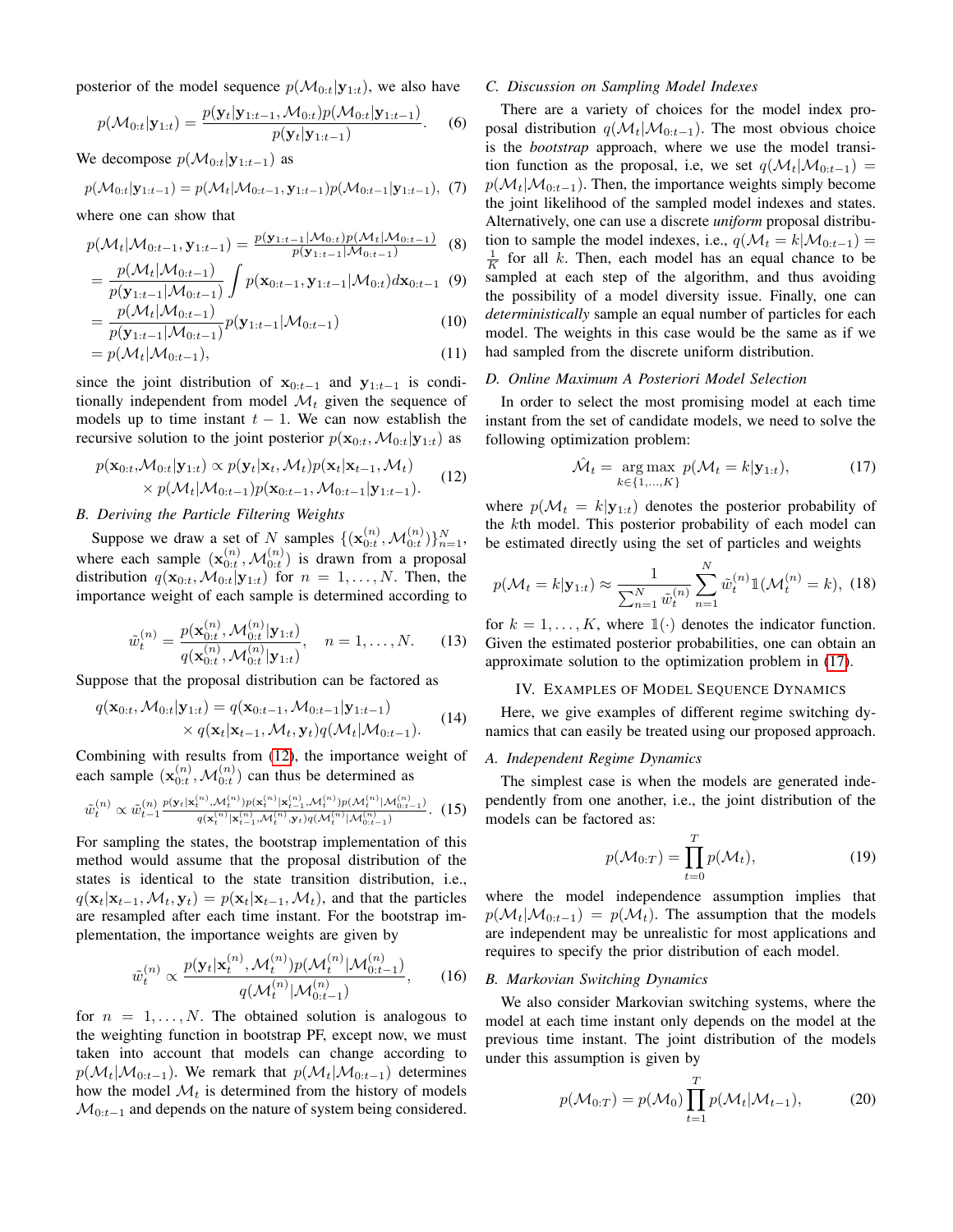where we have that  $p(\mathcal{M}_t|\mathcal{M}_{0:t-1}) = p(\mathcal{M}_t|\mathcal{M}_{t-1})$ . Here, the model transition distribution  $p(\mathcal{M}_t|\mathcal{M}_{t-1})$  is represented by a transition probability matrix P

$$
\mathbf{P} = \begin{pmatrix} p_{1,1} & \cdots & p_{1,K} \\ \vdots & \ddots & \vdots \\ p_{K,1} & \cdots & p_{K,K} \end{pmatrix},
$$
 (21)

where each element  $p_{i,j} \triangleq p(\mathcal{M}_t = j | \mathcal{M}_{t-1} = i)$  is defined to be the probability of transitioning from model  $i$  to model j and each row of the matrix **P** satisfies  $\sum_{j=1}^{K} p_{i,j} = 1$ .

### *C. Pólya Urn Dynamics*

Under a more general formulation, the model at a given time instant  $t$  depends on the complete sequence of models  $\mathcal{M}_{0:t-1}$ . Here, since there are no independence assumptions, the joint distribution of the models is given by

$$
p(\mathcal{M}_{0:T}) = p(\mathcal{M}_0) \prod_{t=1}^{T} p(\mathcal{M}_t | \mathcal{M}_{0:t-1}).
$$
 (22)

If the number of models is finite and *a priori* known, one possibility is to consider a Pólya urn process for the regime dynamics. For the Pólya urn process, the probability of transitioning to a particular model at time instant  $t$  depends on how many times that model was chosen in previous time instants. Let  $\alpha_{k,t} = \mathbb{1}(\mathcal{M}_t = k)$  be variable indicating if model k was visited at time t for  $t = 1, ..., T$  and let  $\beta_k \in \mathbb{N}$  be any positive integer for  $k = 1, ..., K$ . Then, the probability of transitioning to model  $k$  at time  $t$  is given by

$$
p(\mathcal{M}_t = k | \mathcal{M}_{0:t-1}) = \frac{\beta_k + \sum_{\tau=0}^{t-1} \alpha_{k,\tau}}{\sum_{j=1}^K (\beta_j + \sum_{\tau=0}^{t-1} \alpha_{j,\tau})}.
$$
 (23)

### V. SIMULATIONS

To validate the performance of the proposed RSPF, we generated synthetic measurement sequences of time length  $T = 50$  based on eight candidate models, with each model being of the form

$$
\mathcal{M}_k: \begin{cases} x_t = a_k x_{t-1} + c_k + u_t \\ y_t = b_k \sqrt{|x_t|} + d_k + v_t \end{cases}, \tag{24}
$$

where the parameter settings are  $[a_1, ..., a_8]$  =  $[-0.1, -0.3, -0.5, -0.9, 0.1, 0.3, 0.5, 0.9],$   $[c_1, ..., c_8]$  =  $[0, -2, 2, -4, 0, 2, -2, 4], [b_1, ..., b_8] = [a_1, ..., a_8],$  and  $[d_1, ..., d_8] = [c_1, ..., c_8]$ . The process noise  $u_t$  and observation noise  $v_t$  are assumed to be i.i.d. zero-mean Gaussian with equal variances, i.e.,  $u_t \sim \mathcal{N}(0, \sigma_u^2)$  and  $v_t \sim \mathcal{N}(0, \sigma_v^2)$  with  $\sigma_u^2 = \sigma_v^2 = 0.1$ . The initial state  $x_0$  was generated uniformly from -0.5 to 0.5. We tested the method on two scenarios corresponding to regime switching based on Markovian dynamics and Pólya urn dynamics, respectively.

We first ran our novel algorithm with  $N = 2000$  particles per iteration when the model sequence dynamics is Markovian. The transition probability matrix in simulation was

$$
\mathbf{P} = \begin{pmatrix} 0.80 & 0.15 & \epsilon & \cdots & \epsilon \\ \epsilon & 0.80 & 0.15 & \cdots & \epsilon \\ \vdots & \ddots & \ddots & \vdots \\ \epsilon & \cdots & 0.80 & 0.15 \\ 0.15 & \epsilon & \cdots & \epsilon & 0.80 \end{pmatrix}, \tag{25}
$$

where we set  $\epsilon = \frac{1}{120}$  so that each row of **P** summed to 1.

Three different model index proposal distributions were used (deterministic, uniform, and bootstrap). For comparison, we also ran the multiple model particle filtering (MMPF) algorithm presented in [\[14\]](#page-4-10), [\[18\]](#page-4-14), where we drew 250 samples per model. Note that this algorithm considers a forgetting factor parameter  $\gamma \in [0, 1]$  that determines how much the observation history influences the model probabilities. The closer  $\gamma$  is to 1, the more the observation history influences the model probabilities. We tested four different settings of this method, each corresponding to a different forgetting factor  $\gamma \in \{0, 0.5, 0.9, 1\}$ . The results are averaged over 500 Monte Carlo runs and are summarized in Tables [I](#page-3-0) and [II.](#page-3-1) We can see that the novel method, regardless of the choice of the model index proposal distribution, provides a smaller mean squared error (MSE) and more accurate model selection results. For reference, we also plot the average cumulative sum of the MSE in the state estimation in Fig. [2.](#page-4-15)

Next, we conducted the proposed method on the Pólya urn process. The initial counts of the eight models were a random permutation of the integers from 1 to 8. The parameter settings for RSPF and MMPF were the same as above. Table [III](#page-4-16) and [IV](#page-4-17) show the results, which are averaged over 500 Monte Carlo simulations. Again, we can see that the novel method outperforms MMPF with the settings  $\gamma = 0.5, 0.9$  and 1 by far, and slightly outperforms the MMPF with a forgetting factor of 0 in terms of model selection accuracy, and in terms of state

<span id="page-3-0"></span>

|                         | Average | <b>Best</b> | Worst     |
|-------------------------|---------|-------------|-----------|
| Novel (Deterministic)   | 0.2443  | 0.0566      | 4.8527    |
| Novel (Uniform)         | 0.2446  | 0.0573      | 4.7388    |
| Novel (Bootstrap)       | 0.2462  | 0.0546      | 4.9030    |
| MMPF $(\gamma = 0)$     | 0.5986  | 0.0792      | 9.0508    |
| MMPF ( $\gamma = 0.5$ ) | 9.9912  | 0.2635      | 279.7545  |
| MMPF ( $\gamma = 0.9$ ) | 51.4122 | 1.5156      | 900.7603  |
| MMPF $(\gamma = 1)$     | 63.5191 | 1.5136      | 1002.7609 |

<span id="page-3-1"></span>TABLE I: State estimation MSE (Markovian dynamics).

|                                      | Average | <b>Best</b> | Worst  |
|--------------------------------------|---------|-------------|--------|
| Novel (Deterministic)                | 0.9407  |             | 0.5000 |
| Novel (Uniform)                      | 0.9402  |             | 0.5000 |
| Novel (Bootstrap)                    | 0.9419  |             | 0.5000 |
| $\overline{\text{MMPF}}(\gamma = 0)$ | 0.8437  | 1           | 0.5200 |
| MMPF ( $\gamma = 0.5$ )              | 0.5089  | 0.9200      | 0.1200 |
| MMPF $(\gamma = 0.9)$                | 0.2348  | 0.9200      |        |
| MMPF $(\gamma = 1)$                  | 0.2180  | 0.9200      |        |

TABLE II: Model selection accuracy (Markovian dynamics).